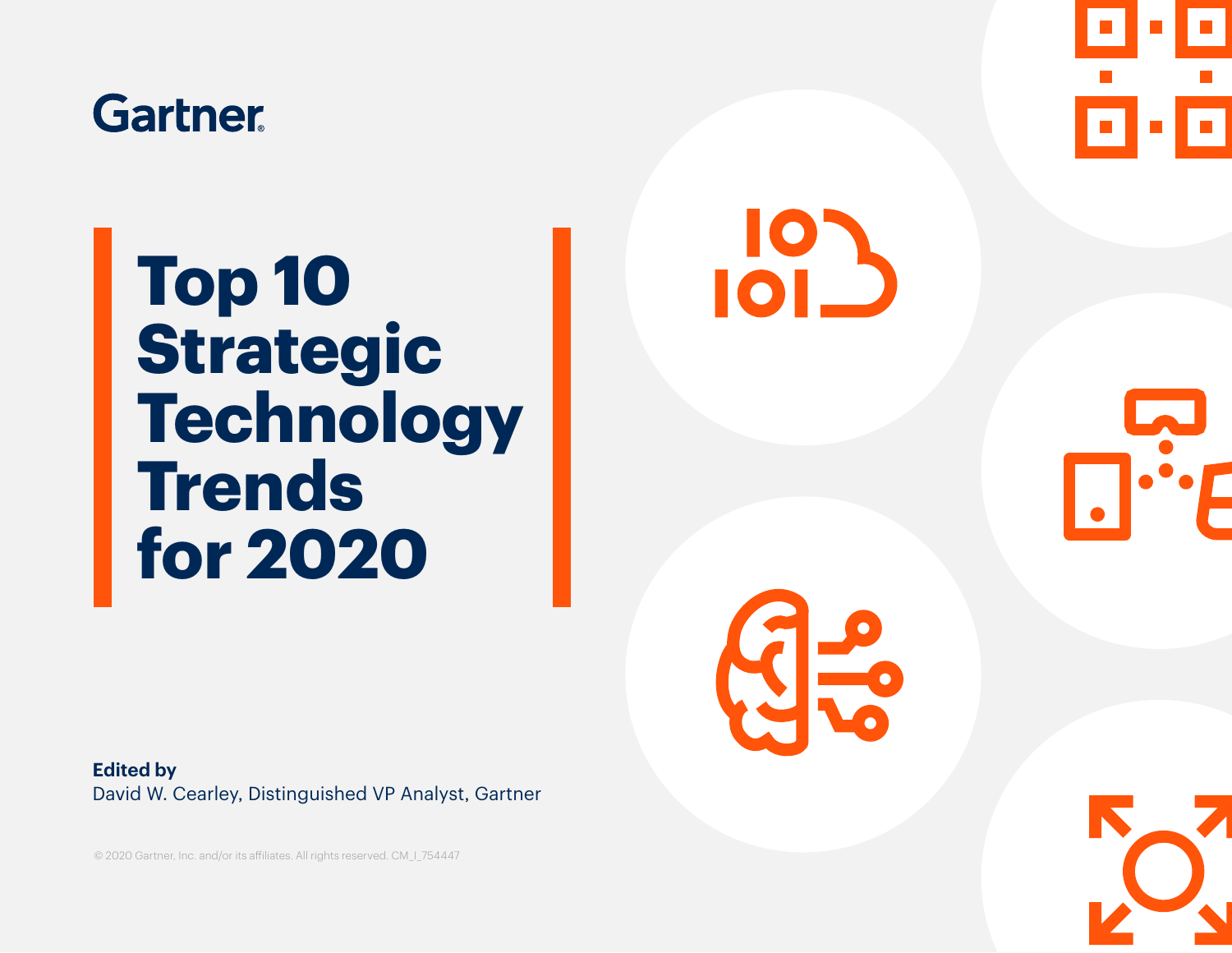# **Introduction**

The Gartner top 10 strategic technology trends for 2020 highlight trends that will drive significant disruption and opportunity over the next five to 10 years.

For several years, the top trends focused on the intelligent digital mesh, which is a future in which smart devices deliver insightful digital services everywhere. Although intelligent digital mesh is still important, the 2020 trends are structured around the idea of "people-centric smart spaces" which means considering how technologies will affect people (i.e., customers, employees) and the places where they live (i.e., home, office, car).

"These trends have a profound impact on the people and the spaces they inhabit," says David W. Cearley, Distinguished VP Analyst, Gartner. "Rather than building a technology stack and then exploring the potential applications, organizations must consider the business and human contexts first."

Remember, these trends don't exist in isolation; IT leaders must decide what combination of the trends will drive the most innovation and strategy.

For example, artificial intelligence (AI) in the form of machine learning (ML) with hyperautomation and edge computing can be combined to enable highly integrated smart buildings and city spaces. In turn, these combinations enable further democratization of the technology.

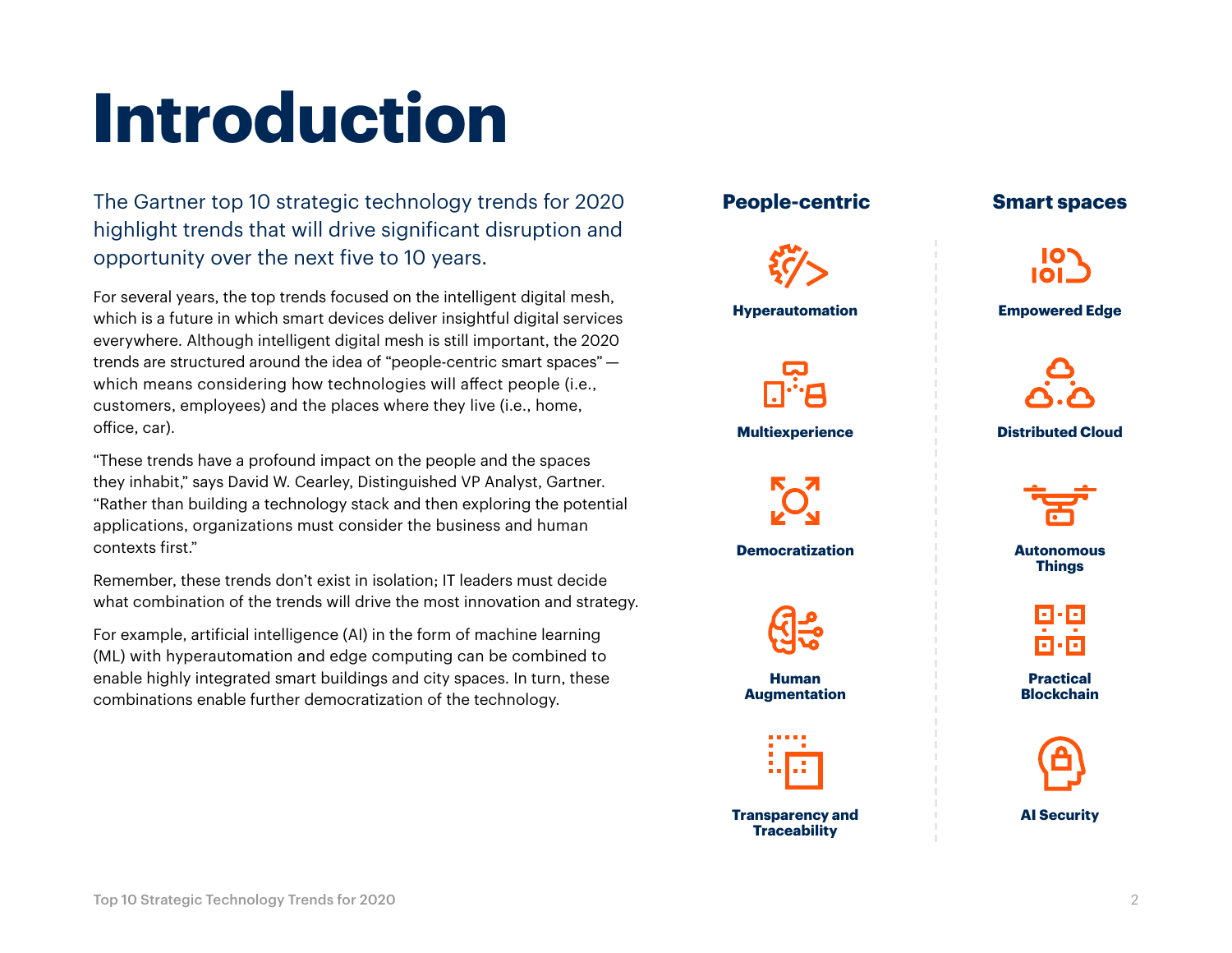## **01Hyperautomation People-centric**

Automation is organizations using technology to automate tasks that once required human judgment or action. Hyperautomation is a state in which organizations use a combination of AI and ML to rapidly identify and automate all possible business processes. Hyperautomation extends across a range of tools that can be automated, but also refers to the sophistication of the automation (i.e., discover, analyze, design, automate, measure, monitor, reassess).

### **Hyperautomation has four key implications:**

**Shifting scope —** The scope of automation shifts from individual discrete tasks to knowledge work that drives more dynamic experiences and, ultimately, better business outcomes.

**Evolving technology —** The technologies required to support hyperautomation will evolve to support a broad range of business scope and incorporate more ML.

**Increasing agility —** As needs (and threats) evolve, organizations will need to be more agile to respond.

**Engage the workforce —** The workforce must be fully engaged, and perhaps more importantly, fully integrated, to capture the full value of hyperautomation.



**By 2022, application integrations delivered with robotic process automation (RPA) will grow by 40% year over year.**



Although automation utilizes a complex, overlapping, ultimately complementary range of tools and technologies, there are two core components:

**RPA —** Connects legacy systems

**Intelligent business process management suites** (iBPMSs) — Manage long-running processes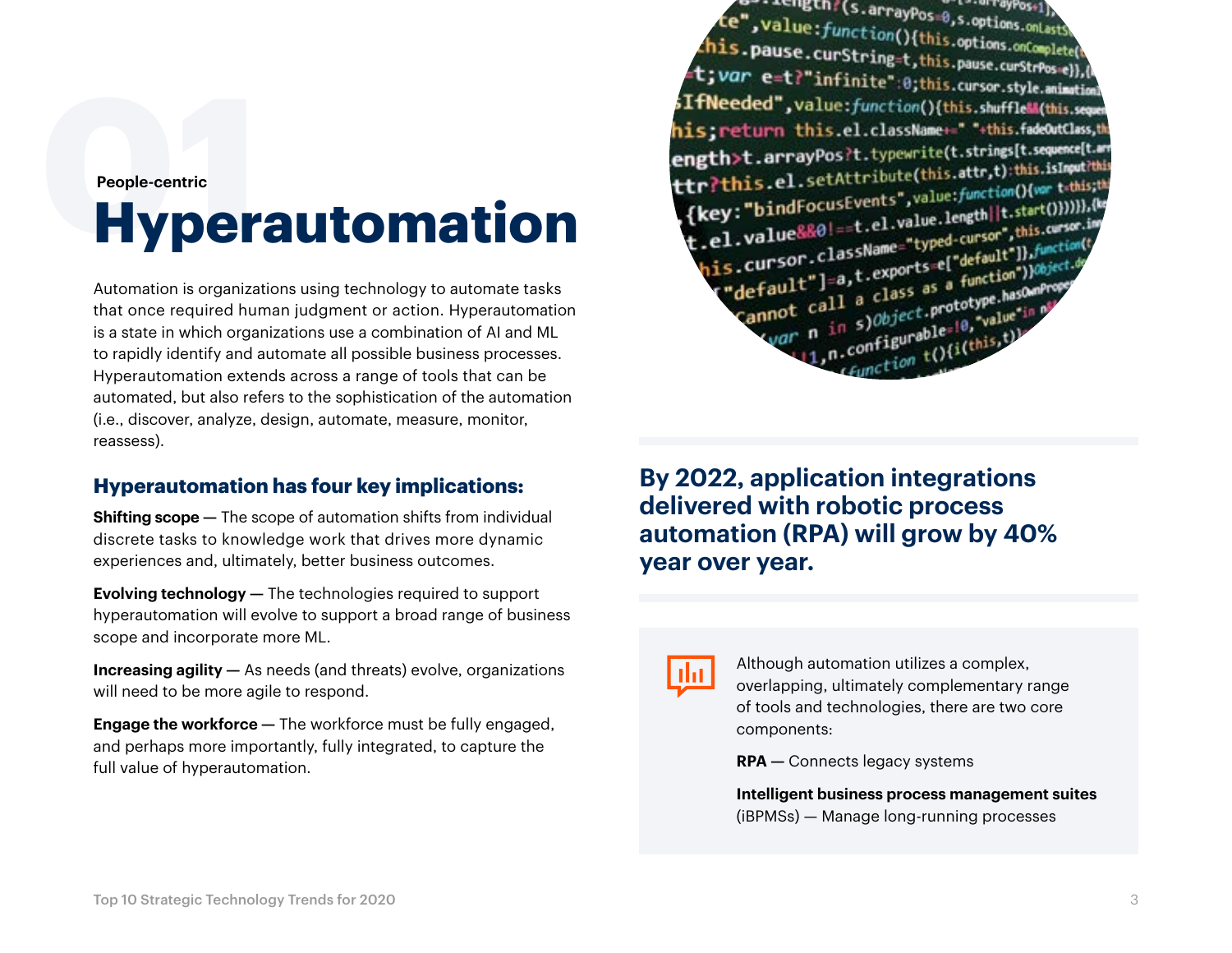## **02Multiexperience People-centric**

Multiexperience replaces technology-literate people with peopleliterate technology. In this trend, the traditional idea of a computer evolves from a single point of interaction to include multisensory and multitouchpoint interfaces like wearables and advanced computer sensors. Multiexperience moves across many human senses, which creates a richer, more immersive experience.

Eventually multiexperience will evolve into the ambient experience, but the technology faces challenges with privacy issues, as well as with individual independent creators working on different experiences. It will be a while, if ever, before a seamless experience emerges. Most likely, ambient experiences will exist in proprietary ecosystems.

#### **A million ways to order pizza**

Domino's Pizza created a multiexperience platform that moved beyond simply ordering food via its app. The company expanded the experience to include a pizza tracker and smart speaker communications, and uses technologies like autonomous vehicles and drones to deliver the food.



**By 2021, at least one-third of enterprises will have deployed a multiexperience development platform to support mobile, web, conversational and augmented reality development.**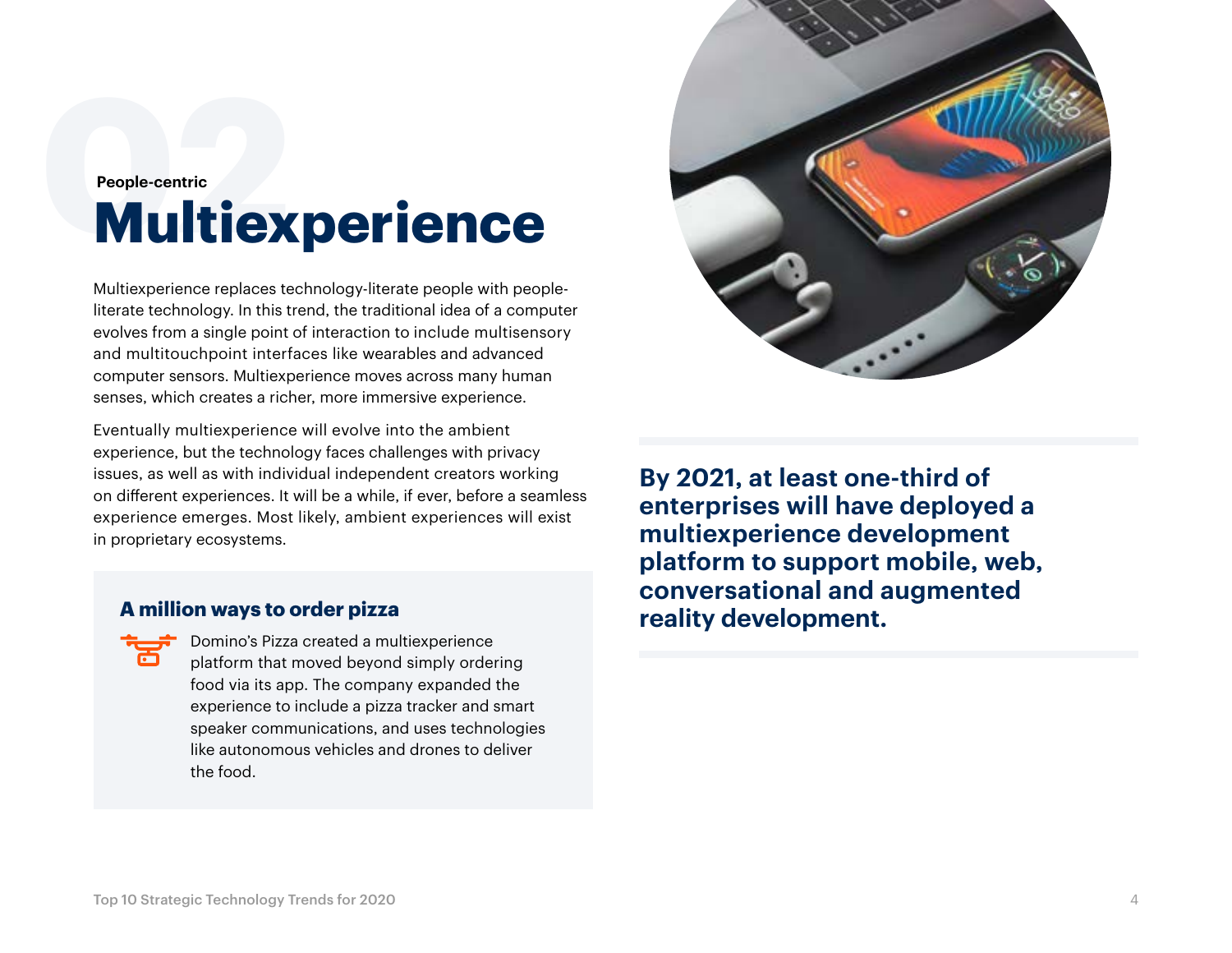## **Democratization People-centric**

Democratization provides people with easy, low-/no-cost access to technical or business domain expertise. It focuses on four key areas — application development, data and analytics, design and knowledge — and is often referred to as "citizen access," which has led to the rise of citizen data scientists, citizen programmers and more.

This technology trend provides advice, takes action and extends the expertise of the user. It can also reduce the timeline and resource lift for a particular project. For example, currently, application developers have to partner with a professional data scientist to create AI-enhanced solutions. With the rise of democratization, the developer could utilize an AI model or easy-to-configure development tools specifically designed to integrate AI capabilities.

These options will range in sophistication from something that can be plugged into code to tools that require more data for a specific project and its pretraining. This means that a model may be pretrained for image recognition, but needs a training dataset to recognize a particular set of images.



**By 2024, 75% of large enterprises will be using at least four low-code development tools for both IT application development and citizen development initiatives.**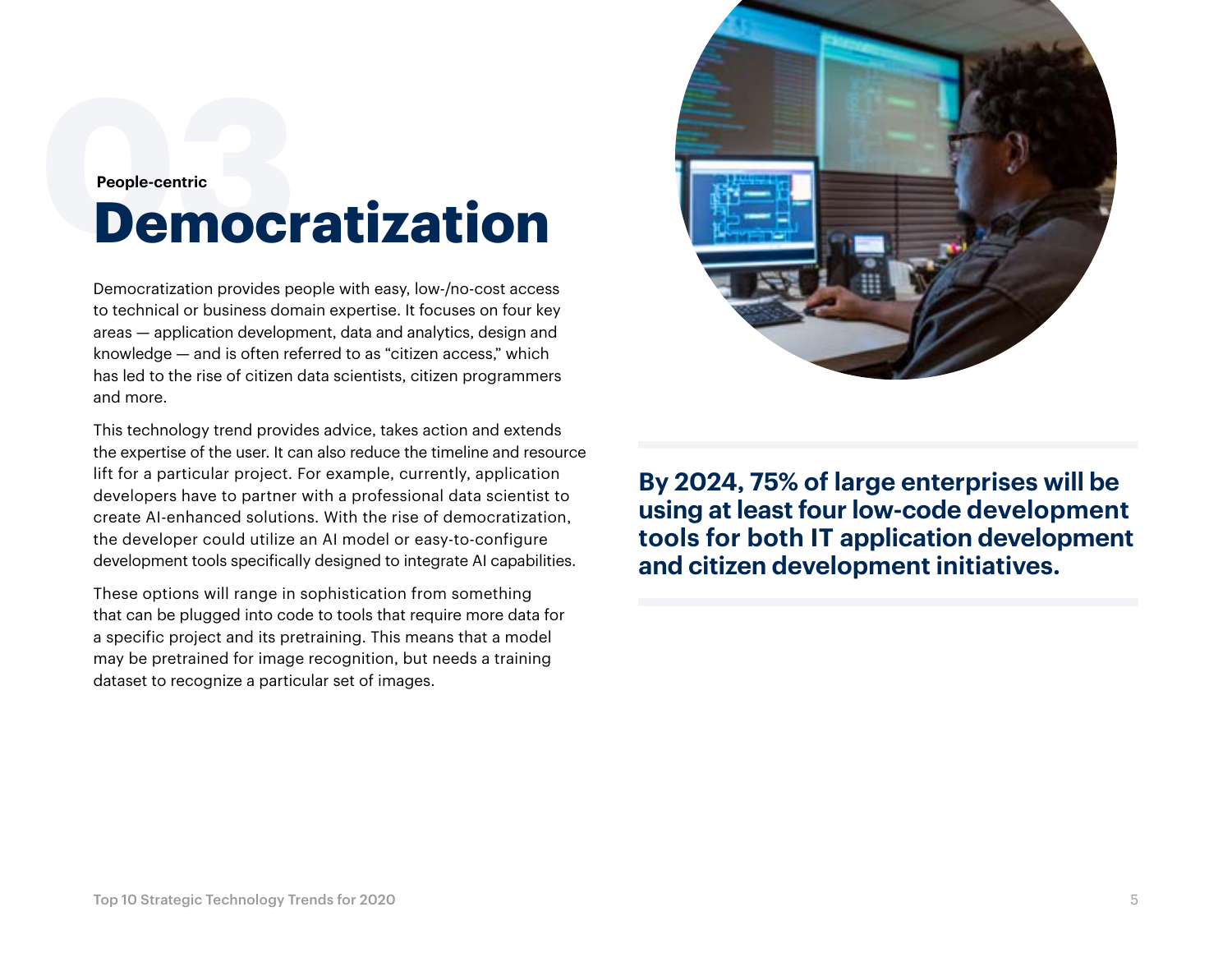#### **People-centric**

## **04Human Augmentation**

Human augmentation is the use of technology and science to heighten a person's cognitive and physical experiences. Human augmentation is not a new concept — humans have been augmenting themselves with glasses and prosthetics for hundreds of years — but the introduction of computers added a new dimension to the possibilities. For example, instead of glasses, people can choose to have corrective laser eye surgery.

Technology is now on the cusp of moving beyond augmentation that replaces a human capability and into augmentation that creates superhuman capabilities, like an implant that links a human brain directly to a computer or an exoskeleton device that offers superhuman strength.

**Through 2023, 30% of IT organizations will extend BYOD policies with "bring your own enhancement" (BYOE) to address augmented humans in the workforce.** 



#### **Physical versus cognitive**

**Physical augmentation:** Changes an inherent physical capability via implanting or hosting a technology element on the body

- Sensory augmentation (hearing, vision, perception)
- Appendage and biological function augmentation (exoskeletons, prosthetics)
- Brain augmentation (implants to treat seizures)
- Genetic augmentation (somatic gene and cell therapy)

**Cognitive augmentation:** Enhances a human's ability to think and make better decisions

- Exploiting information and applications to enhance learning or new experiences
- Augmented intelligence scenarios (AI working with humans)
- Physical implants that deal with cognitive reasoning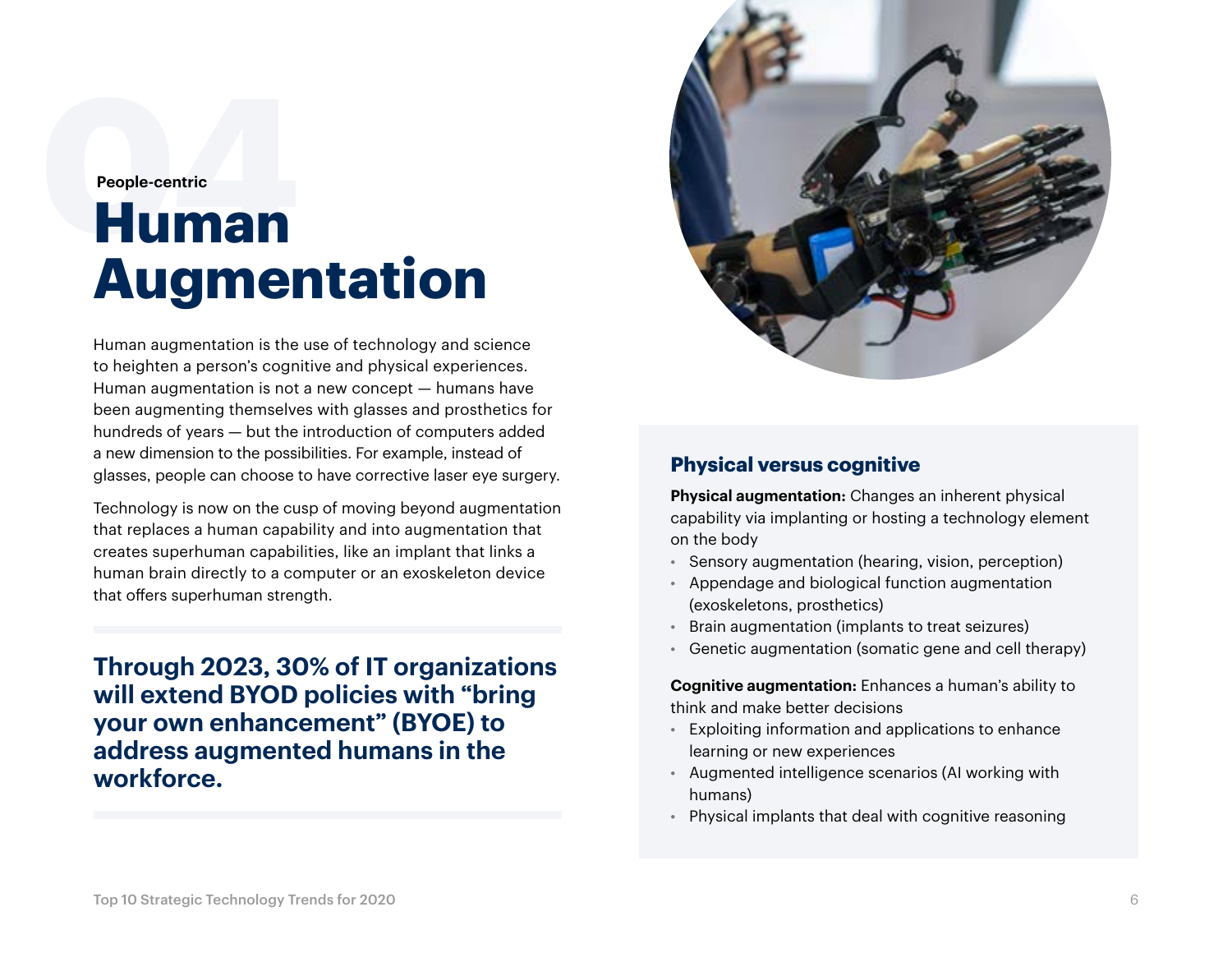**People-centric**

# **Feople-centric**<br> **Transparency and Traceability**

As consumers become more aware and savvy about how organizations are using their data — and organizations are using increasing amounts of AI and ML to drive business decisions — a trust crisis has emerged.

Enterprises must embrace ideas like explainable AI and transparent data policies for both ethical and business reasons. In addition to increasing legislation and potential regulatory issues, consumers will begin to judge and select organizations based on these policies.

### **The six elements of trust**

**Ethics:** Does the organization have strong moral principles on the use of personal data, algorithms and the design of systems that go beyond regulations and are transparent to all interested parties?

**Integrity:** Does the organization have a proven track record of designing systems that reduce or eliminate bias and inappropriate use of personal data?

**Openness:** Are the ethical principles and privacy commitments clear and easily accessible — and do changes to such policies bring the appropriate constituencies into the decision-making process?



**Accountability:** Are mechanisms in place for testing, assurance and auditability so that privacy or ethical concerns can be identified and addressed? This applies not only to adherence to regulatory requirements, but also to new ethical or privacy concerns that arise from future technologies.

**Competence:** Has the organization implemented design principles, processes, testing and training so that concerned constituencies can feel comfortable that the organization can execute on its promises?

**Consistency:** Are policies and processes handled consistently?

**By 2020, Gartner expects companies that are digitally trustworthy will generate 20% more online profit than those that aren't.**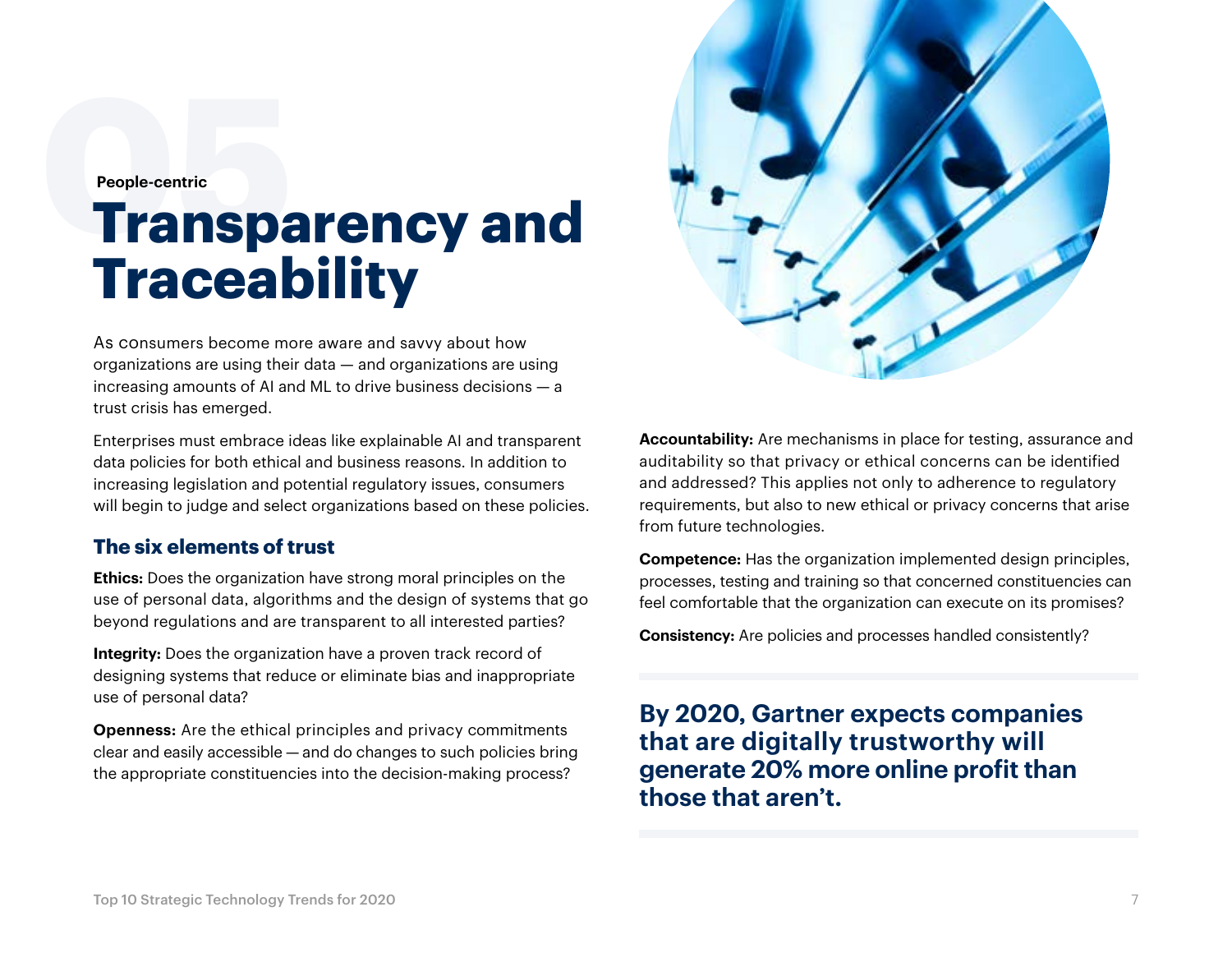# **Empowered Edge Smart spaces**

Edge computing is a topology where information processing and content collection and delivery are placed closer to the sources of the information, with the idea that keeping traffic local and distributed will reduce latency. This includes all the technology on the [Internet of Things](https://www.gartner.com/smarterwithgartner/lessons-from-iot-early-adopters) (IoT).

Empowered edge looks at how these devices are increasing and forming the foundations for smart spaces. It also moves key applications and services closer to the people and devices that use them.

Through 2028, there will be a steady increase in the embedding of sensor, storage, compute and advanced AI capabilities in edge devices. However, these devices will range from simple sensors to mobile phones and autonomous vehicles, with life spans ranging from one to 40 years. This, in addition to a push to increase functionality in edge devices, creates a complex and ongoing management and integration challenge.



**By 2023, there could be more than 20 times as many smart devices at the edge of the network as in conventional IT roles.**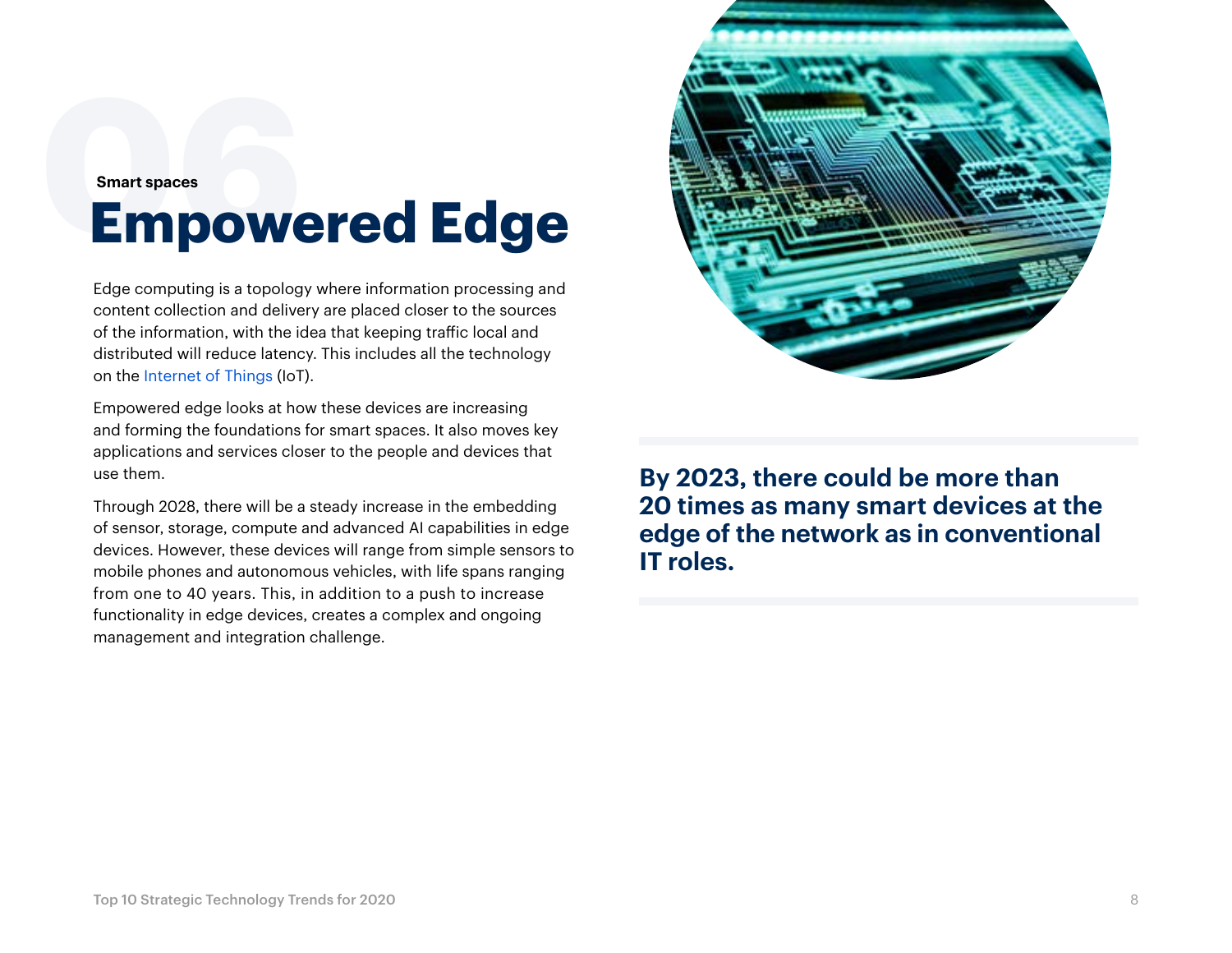## **Distributed Cloud Smart spaces**

Distributed cloud refers to the distribution of public cloud services to locations outside the cloud provider's physical [data centers,](https://www.gartner.com/smarterwithgartner/the-data-center-is-almost-dead) but which are still controlled by the provider. In distributed cloud, the cloud provider is responsible for all aspects of cloud service architecture, delivery, operations, governance and updates.

The evolution from centralized public cloud to distributed public cloud ushers in a new era of [cloud computing](https://www.gartner.com/smarterwithgartner/6-steps-for-planning-a-cloud-strategy). It also allows providers to deliver on the promises made by hybrid cloud, a system that blends external services from a provider and internal services running on-premises. The problem is that hybrid cloud is incredibly difficult to implement in a cost-efficient or reasonable manner.

Distributed cloud is in the early stages of development, so most providers currently offer only a small subset of services in a distributed manner, with plans to eventually offer full services.



**By 2024, most cloud service platforms will provide at least some services that execute at the point of need.**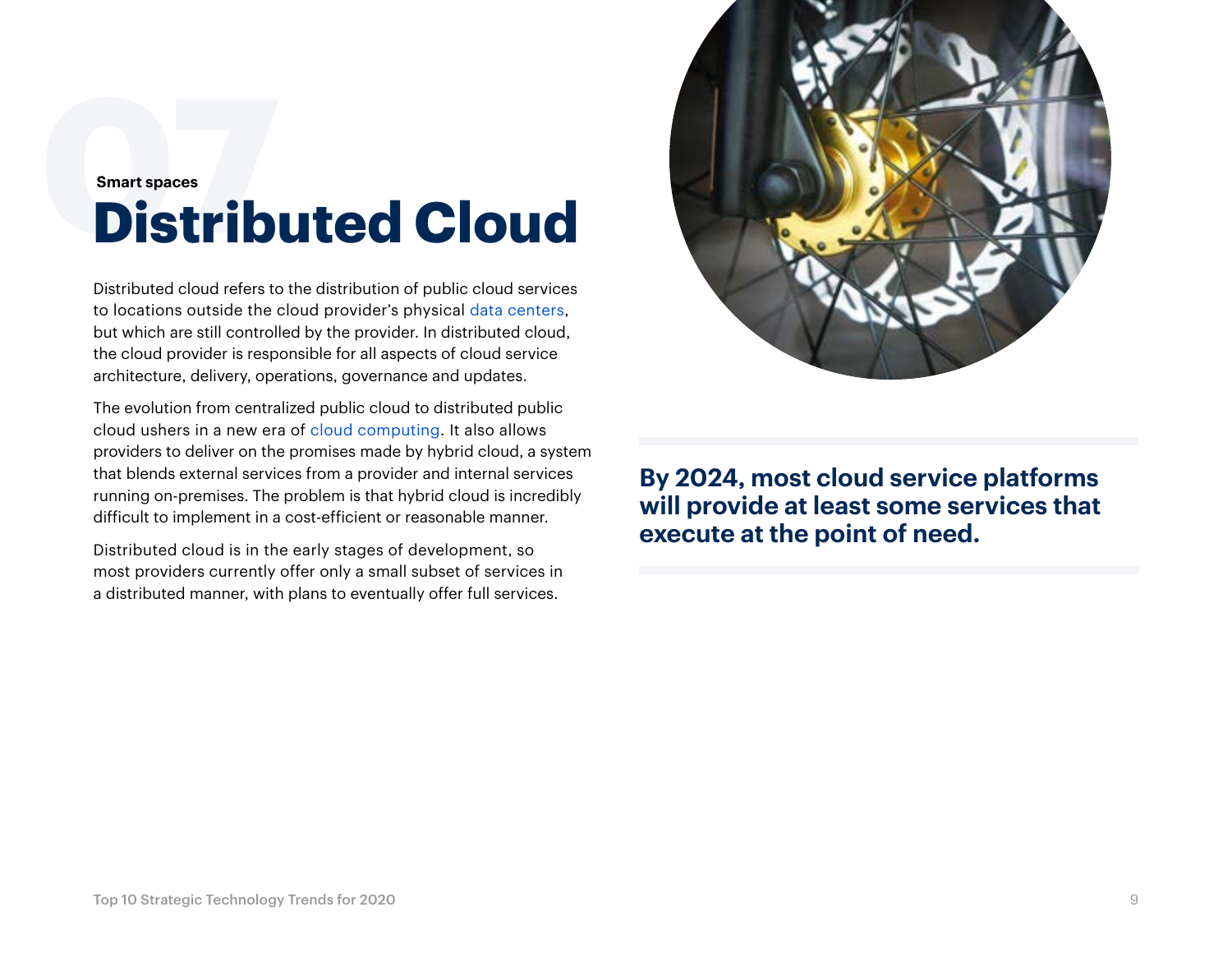## **08Autonomous Things Smart spaces**

Autonomous things are physical devices that use AI to automate functions previously performed by humans. They range in size and sophistication from small drones to autonomous ships, and operate across many different environments (i.e., land, sea and air.) Increasingly, autonomous things are operating in closed environments, such as mines or warehouses, but they will eventually evolve to more open spaces.

Autonomous things operate along a spectrum from semiautonomous devices to fully autonomous cars. Further, as the number of autonomous things increases, there will be a shift from things that operate alone to a swarm of collaborative intelligent things. For example, a group of robots could operate a coordinated assembly processes.



### **By 2023, over 30% of operational warehouse workers will be supplemented by collaborative robots.**

#### **Honda's Safe Swarm**



Honda's Safe Swarm uses vehicle-to-vehicle communication to allow cars to pass information to other cars in the vicinity. For example, alerts about an accident miles up the road could be relayed to cars several miles back, enabling them to operate collaboratively and intelligently to avoid accidents and mitigate traffic.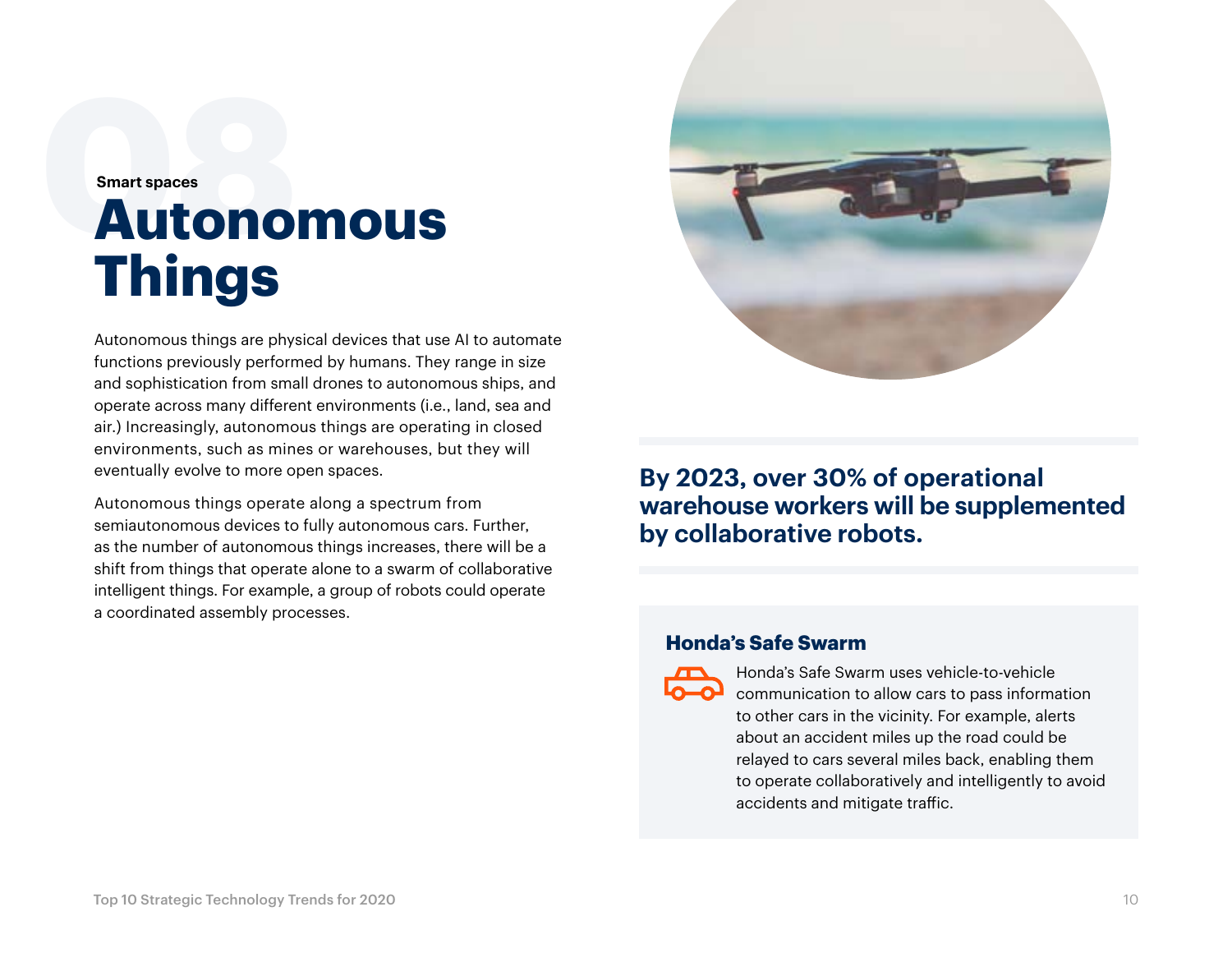## **Dractical Blockchain Smart spaces**

Blockchain is a type of distributed ledger, an expanding chronologically ordered list of cryptographically signed, irrevocable transactional records shared by all participants in a network. This enables two (or more) parties who don't know each other to exchange value without a need for a centralized authority.

Complete blockchain includes five elements: Distribution, immutability, decentralization, encryption and tokenization.

Due to challenges with technology and scalability, today's organizations are taking a practical approach to blockchain that often lacks distribution and tokenization, making them "blockchain-inspired" solutions. By making the ledger independent of individual applications and participants — and replicating the ledger across a distributed network to create an authoritative record of significant events — organizations are creating private blockchains.

Everyone with permissioned access is then able to see the same information, and integration is simplified by having a single shared blockchain. Consensus is handled through more traditional private models.



**By 2023, blockchain will be scalable technically, and will support trusted private transactions with the necessary data confidentiality.** 

#### **Blockchain for shipping containers**



In an effort to cut down on costly (and often unreliable) paper-based and manual systems to track goods shipped via the ocean, Maersk and IBM introduced TradeLens — a blockchain-based platform for tracking shipping containers and processing paperwork. With major shipping players now on board, the platform covers more than half of the world's ocean container cargo, reducing inefficiencies and offering visibility for all participants.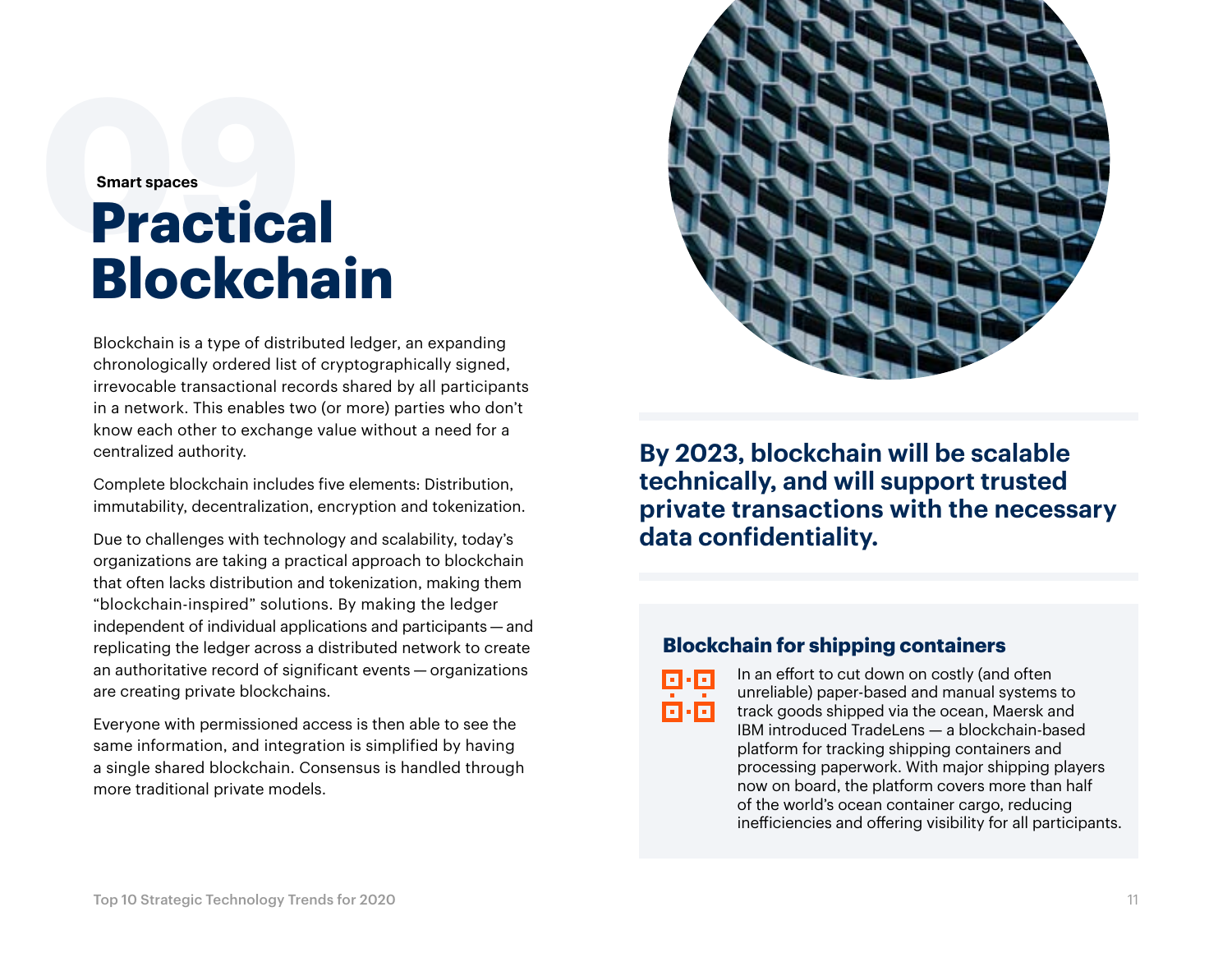# **10** Security **Smart spaces**

The increase in the number of AI solutions and potential points of attack, via IoT devices and highly connected services, creates a true security challenge.

#### **AI security includes three key perspectives:**

**Protecting AI-powered systems —** Securing AI training data, training pipelines and ML models

**Leveraging AI to enhance security defense —** Using ML to understand patterns, uncover attacks and automate parts of cybersecurity processes

**Anticipating nefarious use of AI by attackers —** Identifying attacks and defending against them

**Through 2022, 30% of all AI cyberattacks will leverage training-data poisoning, AI model theft or adversarial samples to attack AI-powered systems.**



#### **How attackers are using AI**



"Hi Amy, I wanted to share some photos I took of us in Bermuda. — Love, Mom." This might seem like an email from mom, but it is actually an email from a scammer with a phishing link. In phishing attacks, ML can be used to learn the normal communication patterns of a person via social media, and then use those patterns to create attacks that mimic the communication style of the real person.